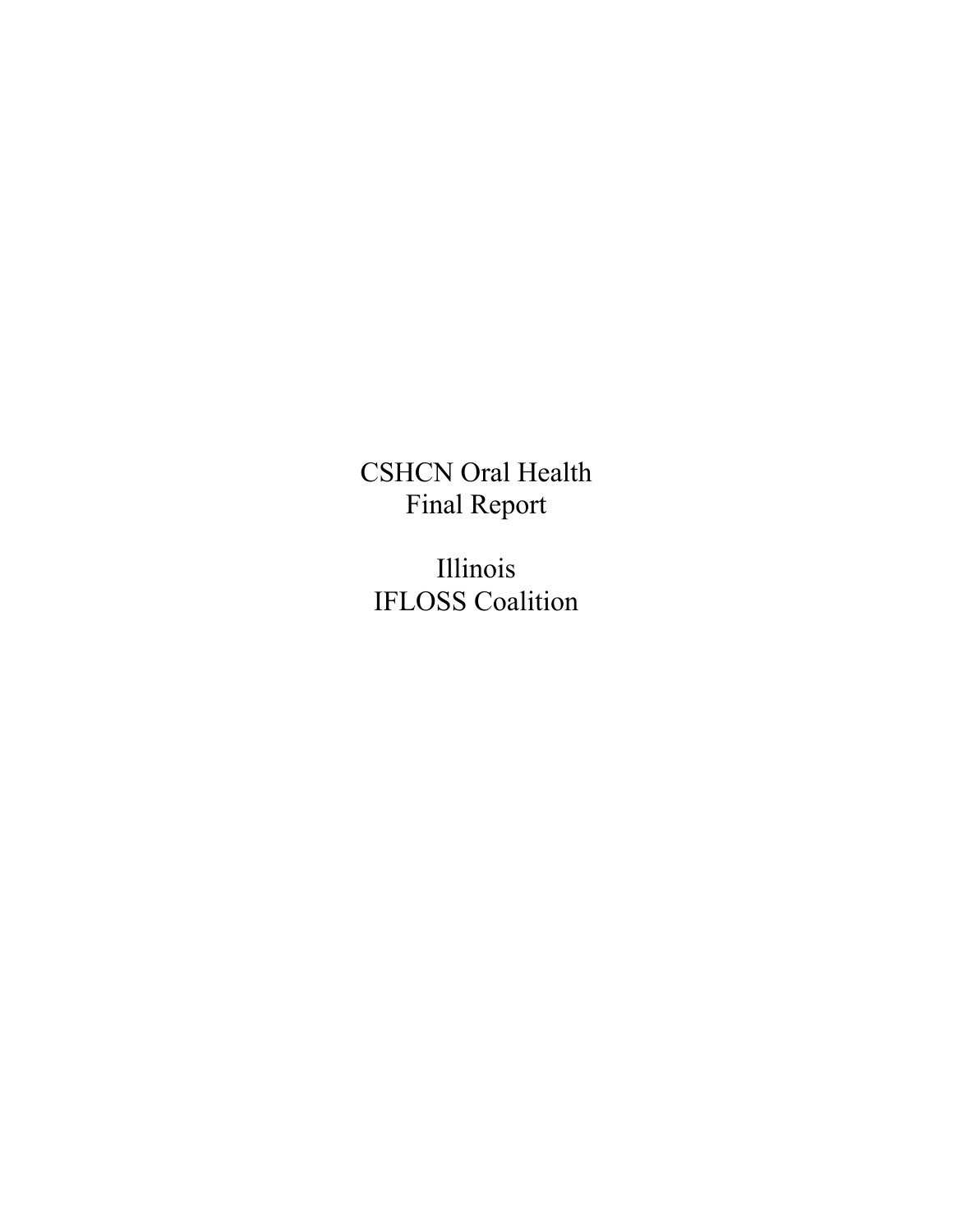In Illinois, huge strides have been made in improving the oral health of the state's residents. Community water fluoridation, dental sealants, advancements in dental technology and growing public awareness of positive oral health behaviors have made it possible for many in Illinois to maintain optimal oral health for a lifetime.

At the same time, Illinois mirrors the nation in that oral disease remains pervasive among families with lower incomes or less education, the elderly, those with disabilities and chronic illness, those who are under-insured and minority groups. Preventable oral diseases account for a great deal of tooth loss and can act as a focus of infection that impacts outcomes of serious general health problems such as coronary heart disease, diabetes, and pre-term low birth weight.

In response to the 2000 U.S. Surgeon General's report *Oral Health in America*; the Illinois Department of Public Health, Division of Oral Health (DOH) convened an Illinois Oral Health Summit in which the first draft of an oral health plan was unveiled. In April of 2002, the IFLOSS Coalition published the Illinois Oral Health Plan (IOHP). The plan represented a comprehensive vision and was been embraced by stakeholders that were involved in the process, particularly because it incorporated the results of already existing local and statewide efforts to improve oral health.

This Plan was intended to serve as a guidepost for improving the oral health of all Illinois residents and as a model for other states. The time has come to revise certain aspects of the IOHP, review the goals and recommendations, and pave the way for the Illinois Oral Health Plan II (IOHPII). One important addition to the new plan would be more recommendations and strategies for the special needs population.

#### **Steering Committee**

The IFLOSS Coalition and DOH began the process of IOHPII in April 2006. The core planning group, known as the Steering Committee, was hand selected by the Illinois State Dental Director. The challenge bestowed onto the Steering Committee was to guide and oversee the development of IOHPII. They needed to ensure that the needs of the various stakeholders were met while acknowledging the successes and limitations of IOHP (version I).

### **Illinois Oral Health Statewide Steering Committee Members**

Honorable Renee Kosel, State Representative, 81<sup>st</sup> District, Mokena Honorable David E. Miller, State Representative, 29<sup>th</sup> District, Dolton **Ms. Dawn Melchiorre,** Policy Associate, Voices for IL Children, Chicago **Ms. Yvette C. Walker, RDH,** Illinois Dental Hygienists' Association, Springfield **Ms. Susan Kerr,** President, Illinois Children's Healthcare Foundation, Hinsdale **Ms. Carolyn Brown Hodge,** Office of Lt. Governor Pat Quinn, Springfield **Ms. Debbie Saunders,** Department of Healthcare & Family Services, Springfield **Dr. Lewis Lampiris,** Director, Division of Oral Health, IDPH, Chicago **Ms. Shelly Duncan,** Illinois Primary Health Care Association, Chicago **Ms. Robyn Gabel, Executive Director, IL Maternal & Child Health Coalition, Chicago**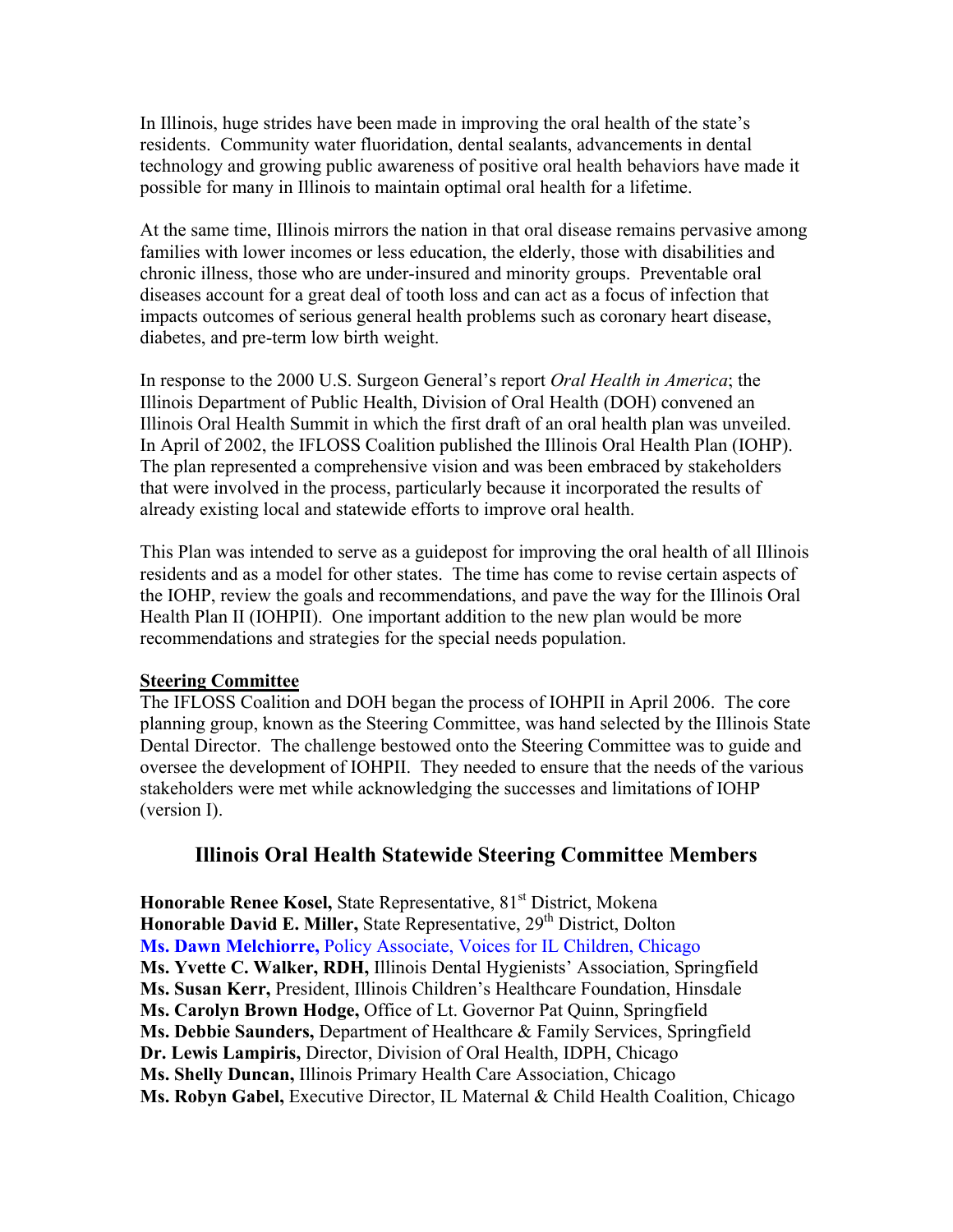**Dr. Susan C. Scrimshaw,** Dean, School of Public Health, University of Illinois Chicago **Dr. Caswell Evans, Jr., DDS, MPH,** UIC College of Dentistry, Chicago **Dr. Charles Onufer,** Director, Division of Specialized Care for Children, UIC, Chicago **Ms. Brenda Yarnell, PhD,** President, UCPLL, Springfield **Mr. Greg Johnson,** Director, Professional Services, IL State Dental Society, Springfield **Mr. David Carvalho, J.D.,** Deputy Director, IDPH, Springfield **Dr. Debra Schwenk, B.S., D.M.D., M.S., M.P.A.,** SIUE School of Dental Medicine, Alton **Dr. Charla Lautar, RDH, PHD,** SIU Carbondale School of Allied Health, Carbondale **Mr. Ray Cooke,** IFLOSS President, Springfield **Ms. Leslie Frederick,** Division of Specialized Care for Children, UIC, Springfield

### **Committee Staff Members**

**Ms. Julie Janssen, RDH, MA,** Division of Oral Health, IDPH, Springfield **Dr. Karen Peters, Dr PH,** UIC, Chicago **Ms. Lisa Bilbrey,** IFLOSS, Springfield **Ms. Lori Williams,** Illinois Rural Health Association

The Steering Committee members who are listed in the blue font were invited for their valuable input for the special needs population. Specifically, the UIC Division of Specialized Care for Children (DSCC) is a crucial partner for Illinois Oral Health Plan II. Their mission focuses on public service, education and research as a basis to provide, promote and coordinate family-centered, community-based, culturally competent care for eligible children with special health care needs in Illinois.

#### Attachment A. Agenda for Initial Steering Committee Meeting

Attachment B. Evaluation for May 10, 2006 Steering Committee

On May 10, 2006, DOH convened a Statewide Steering Committee to review the existing oral health plan, provide updates to the plan and distribute a second five-year plan by March 2007. The Committee was expanded to include rural health leaders and organizations that represented persons with disabilities to incorporate input from these specific underserved populations in the state. The Committee met throughout the Summer and Fall of 2006, hosted seven Town Hall Meetings, and a Statewide Summit in Springfield on November 13, 2006. A draft of the plan was disseminated at the Summit for public input and comment and the final IOHP II Plan will be disseminated in March of 2007.

A series of five questions were discussed at each of the town hall meetings to ensure the collection of consistent data in each region of the state. Specifically, question number 2 was included to collect data on the special needs population.

#### **2. Are vulnerable populations able to access services in your community (elderly, children, low-income, disabled, uninsured, rural residents, etc)?**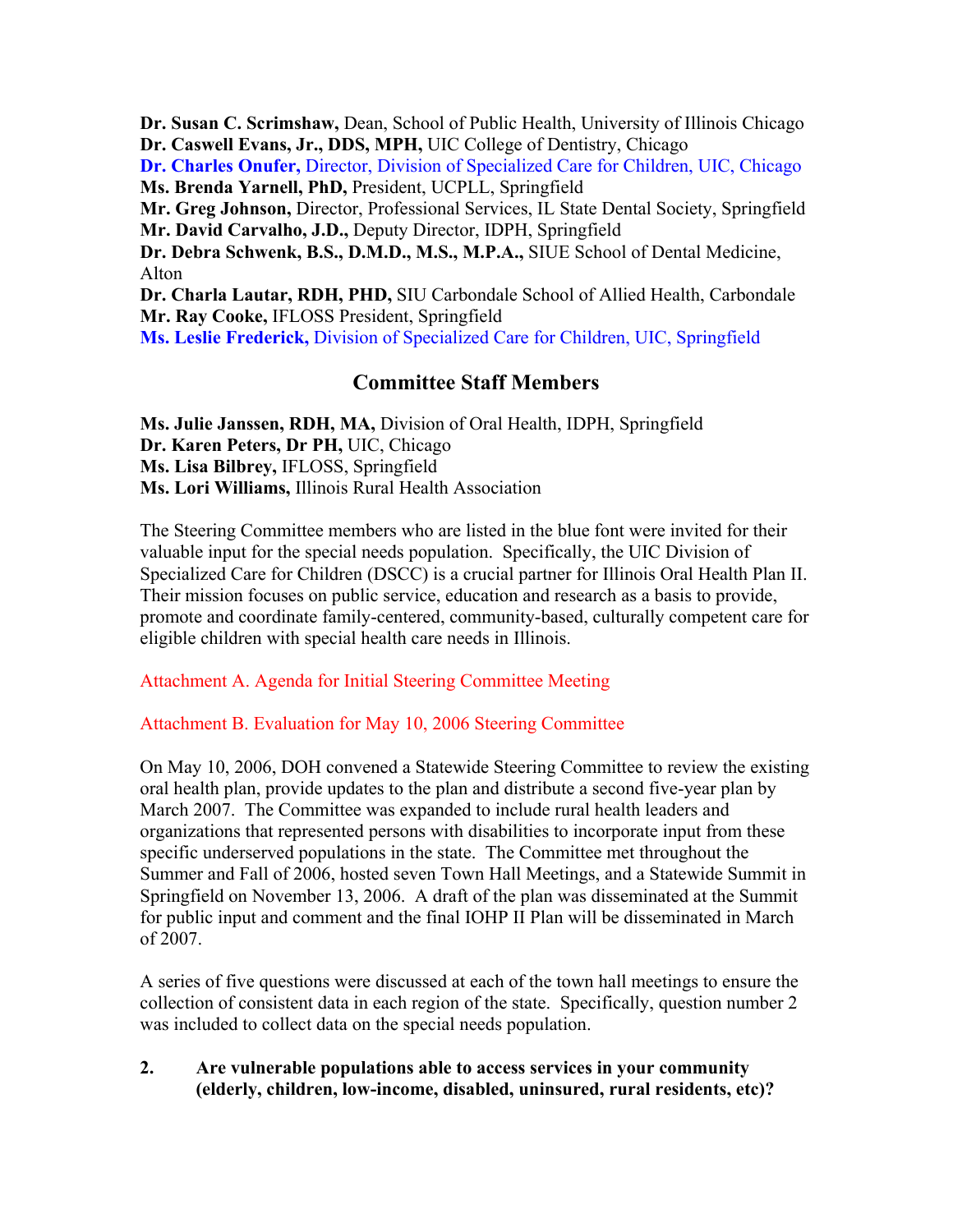Although many of the issues addressed through IOHP I were no longer concerns raised during the town hall meetings, some of the issues continued to be heard in all areas of the state. Those unresolved recommendations from the first plan were added to the list of recommendations received in the IOHP II planning process to produce this comprehensive plan of action.

Five sub-committees focused on each of the goal areas, met to review the state priorities and recommendations and develop the strategies for implementation. The subcommittees included both Steering Committee members and community participants who provided additional resources and information to complete the draft plan. The Steering Committee met in the Fall to discuss the details of the draft plan and develop plans for the Statewide Summit. The Committee developed the Summit agenda, recommended speakers, and coordinated the invitation process for the Summit.

Attachment C. Flyer for Town Hall meetings

Attachment D. The questions for the Town Hall meetings.

Attachment E. Town Hall meeting participants

#### **Recommendations specifically for the Special Needs Population**

The Policy Goals, Recommendations, and Strategies that involved the special needs population are detailed in the Action Plan. IOHPI failed to recognize this population of Illinois residents. The ASTDD grant made it possible to ensure that this oversight would not happen again.

#### **Follow-Up Forum**

On November 13, 2006 an Oral Health Summit was convened to engage the leaders in the state to ratify the new edition of the Illinois Oral Health Plan. The Steering Committee was honored to have Caswell A. Evans, Jr. DDS, MPH, Associate Dean, UIC College of Dentistry as the Keynote Speaker. The list of attendees included: Legislators, representatives from stakeholder organizations, and representatives from the safety net dental clinics.

#### Attachment F. Summit Registration

#### **Budget**

| <b>Item</b>                  | <b>Amount of request to</b><br><b>ASTDD</b> |            | Amount and source of in-<br>kind or other \$ |           |  |
|------------------------------|---------------------------------------------|------------|----------------------------------------------|-----------|--|
| Marketing, Registration, and |                                             | \$218.00   | Publication of Illinois Oral                 |           |  |
| Program material development |                                             | \$744.53   | Health Plan II                               | \$1700.00 |  |
|                              |                                             |            | Lori Williams, Facilitator, 10%              |           |  |
|                              |                                             |            | of time                                      |           |  |
|                              |                                             |            | \$2500.00                                    |           |  |
| Room Rental                  | 7-20-06                                     | \$375.00   | Lisa Bilbrey, IFLOSS, 10% of                 |           |  |
|                              | 7-24-06                                     | \$50.00    | time                                         | \$1000.00 |  |
|                              | 11-13-06                                    | \$3,020.00 |                                              |           |  |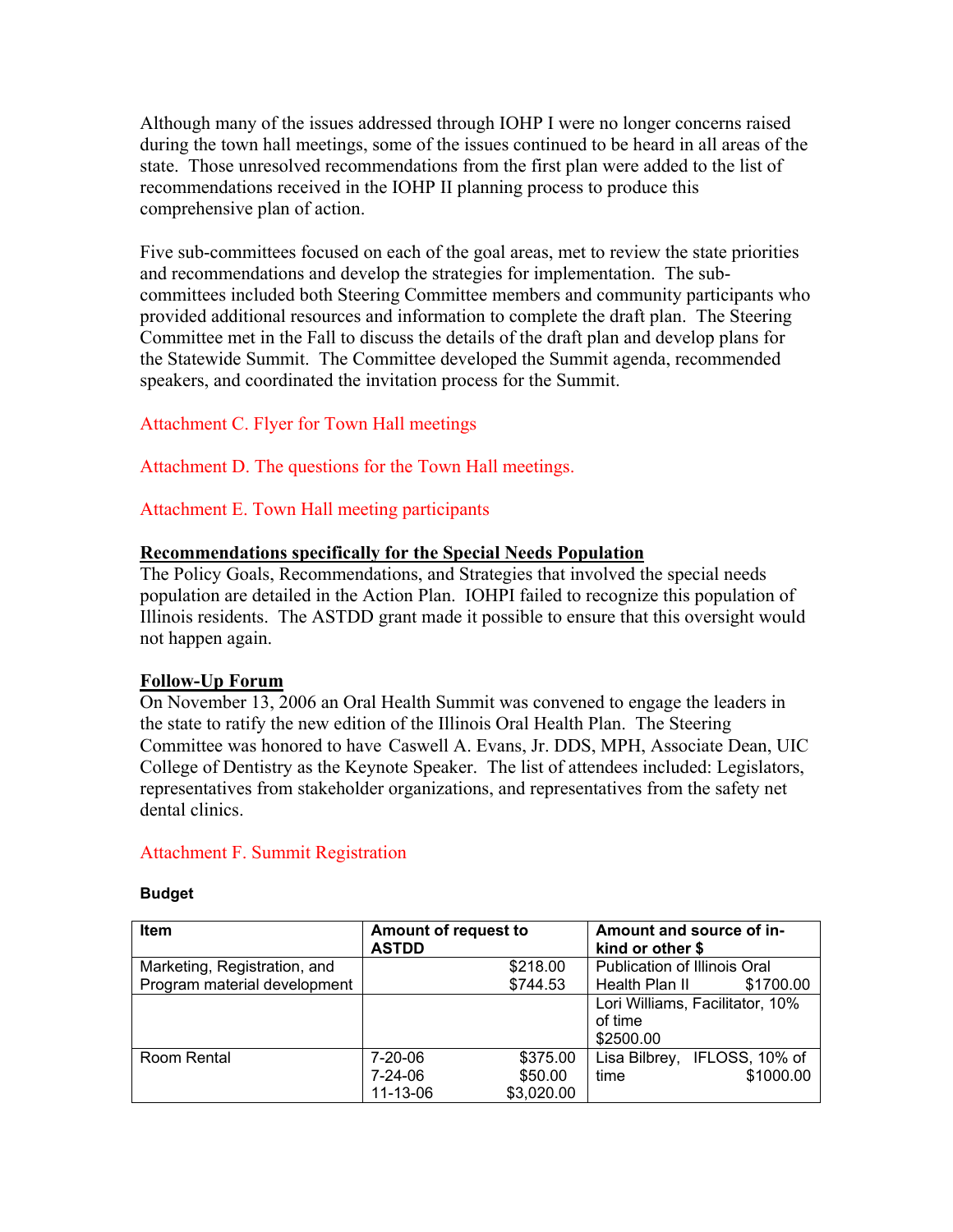| Travel | 7-13-06 | \$284.23   | Julie Janssen, DOH        |
|--------|---------|------------|---------------------------|
|        | 7-20-06 | \$209.00   | Administrator, 5% of time |
|        | 8-03-06 | \$99.24    | \$2,900.00                |
|        | Total:  | \$5,000.00 | \$8,100.00<br>Total:      |

#### **Barriers to Implementing the Action Plan**

The main barrier to implementing the Action Plan is lack of resources. These resources include workforce, Medicaid dollars, safety net dental clinics, and time. Policy Goal III addresses this issue.

#### **Goal III**

Remove known barriers between people and oral health services

#### **Illinois Priorities for Policy Goal III**

- *A. Increase* reimbursement rates for services provided to Medicaid patients in Illinois.
- *B. Increase* the number of low-income children and pregnant women in underserved areas that receive dental examinations, preventive oral health services and restorative care.
- *C. Develop* transportation resources database to provide information to assist patients who need transportation services to oral health and primary care providers.
- *D. Increase* the start-up and maintenance funding resources available for public dental clinics to address the unmet oral health needs of the Medicaid population, the uninsured and the underinsured.
- *E. Expand* funding for IDPH's school-based dental sealant program to allow penetration of the program throughout Illinois.
- *F. Identify* funding streams for a statewide community-based education and awareness program, pilot projects in care coordination to improve access to services, and early childhood caries prevention programs.
- *G. Expand* the Illinois loan repayment program for dentists and hygienists who agree to practice in dental underserved areas and to treat underserved populations.
- *H. Expand* the dental workforce in rural areas, especially oral surgeons and other specialists.
- *I. Expand* the scope of Medicaid covered oral health services to include preventive services for adults.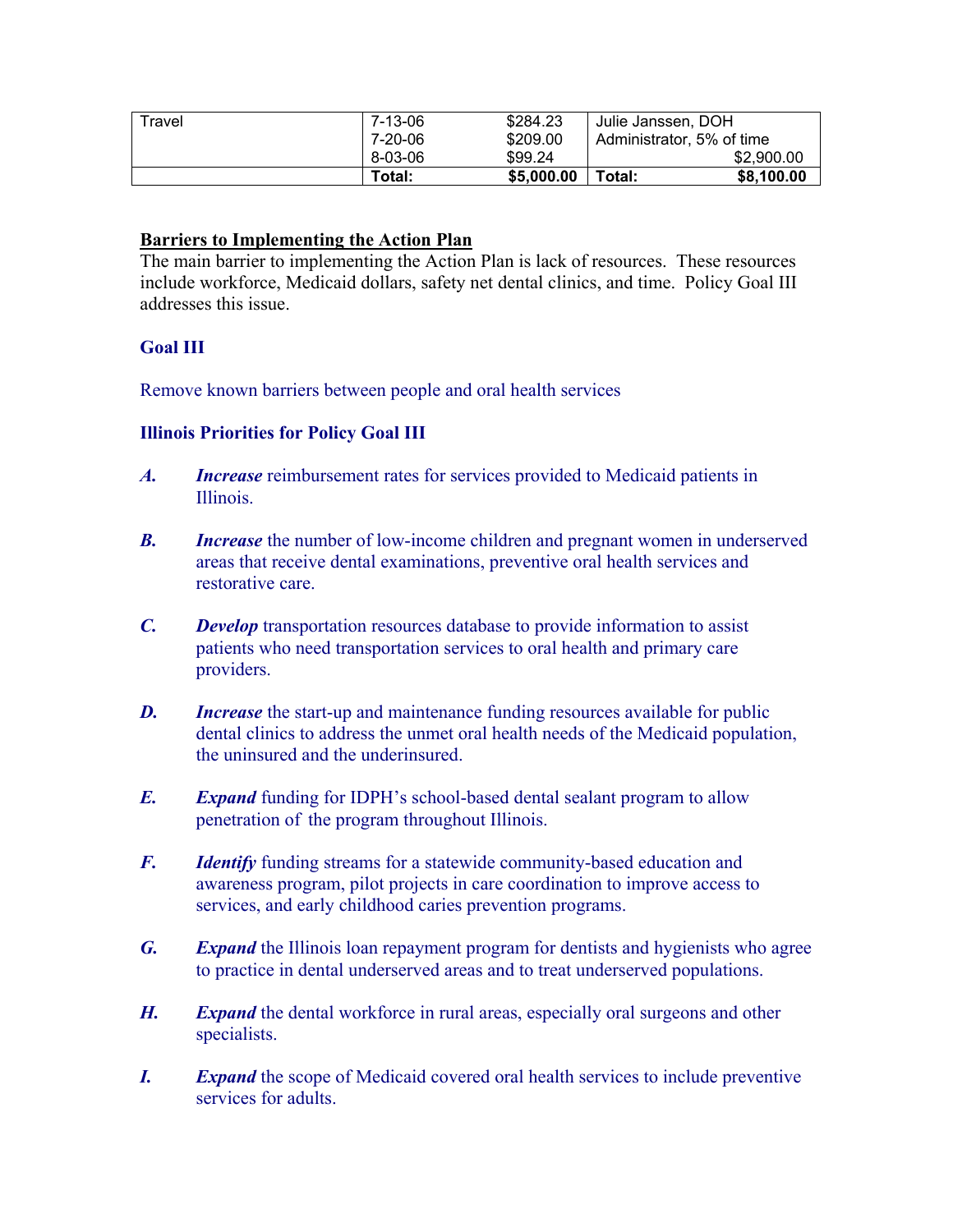- *J. Decrease* the number of people in Illinois who are uninsured for dental services.
- *K. Encourage* public facilities to offer a full array of dental services.

The IFLOSS Coalition, Illinois Department of Public Health, Division of Oral Health, and the Illinois Rural Health Association would like to thank Health Resources Service Administration (HRSA) (MCHB) and the Associated State and Territorial Dental Directors (ASTDD) for the sponsorship of the Illinois Oral Health Plan II in the area of the special needs population, specifically the children of Illinois.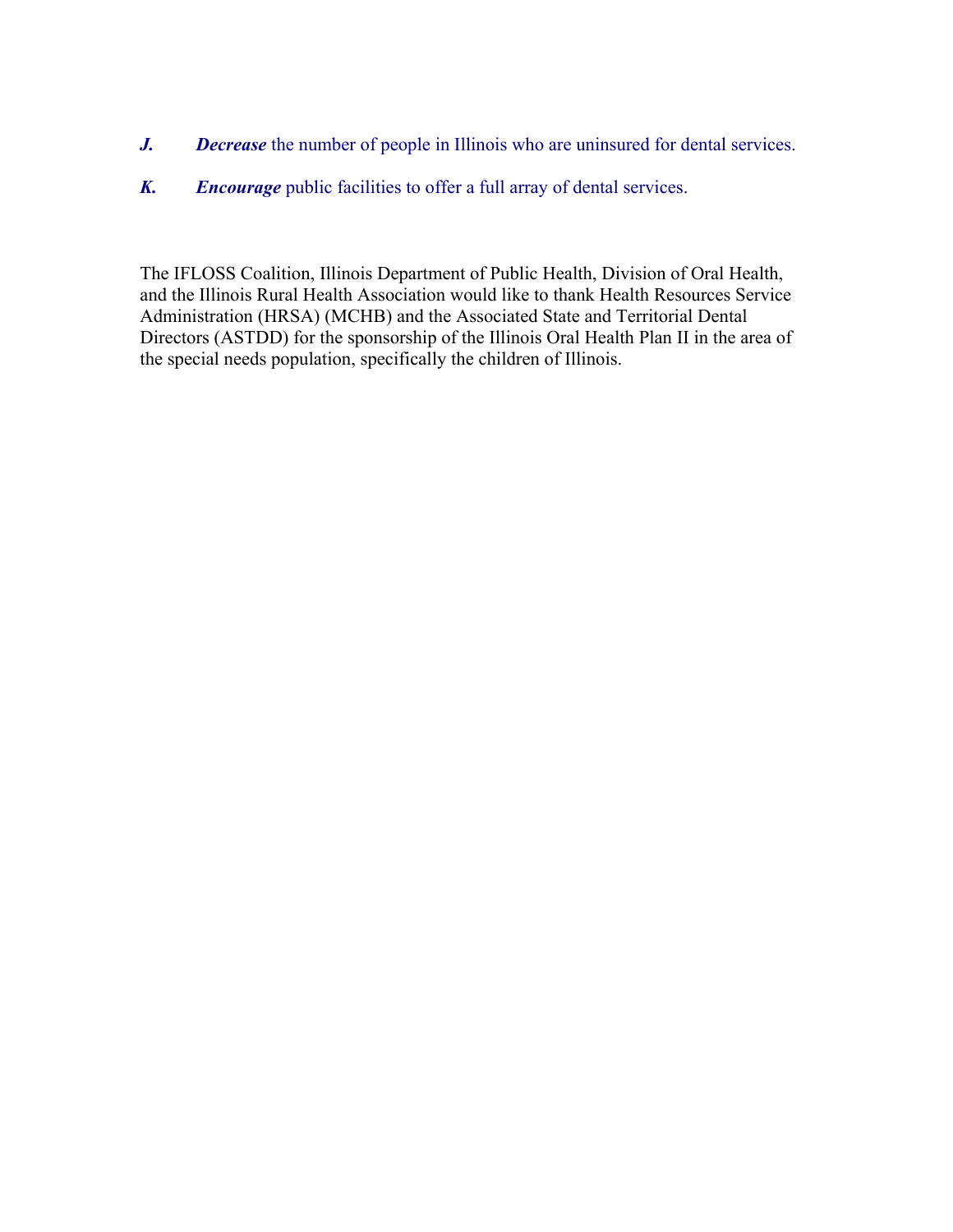Attachment A Initial Steering Committee Meeting Agenda



## ILLINOIS DEPARTMENT OF PUBLIC HEALTH **DIVISION OF ORAL HEALTH**

Rod R. Blagojevich, Governor . Eric E. Whitaker, M.D., M.P.H., Director

## **Illinois Oral Health Plan 2**

### Statewide Steering Committee Meeting IDPH Conference Room

Wednesday, May 10<sup>th</sup>  $10:00 - 12:00$  a.m.

## **Agenda**

| 1. | Welcome and Introductions                  |                                                        | Dr. Lew Lampiris<br><b>IDPH</b>                    |  |
|----|--------------------------------------------|--------------------------------------------------------|----------------------------------------------------|--|
| 2. | Background & Overview of IOHP 1            |                                                        | Dr. Lew Lampiris                                   |  |
| 3. | <b>Evaluation Report</b>                   |                                                        | <b>Karen Peters</b><br>UIC School of Public Health |  |
| 4. | Introduction of IOHP 2<br>Dr. Lew Lampiris |                                                        |                                                    |  |
| 5. | <b>Town Hall Meetings</b>                  |                                                        | Lisa Bilbrey<br><b>IFLOSS</b>                      |  |
| 6. | Statewide Summit                           |                                                        | Dr. Lew Lampiris                                   |  |
| 7. | <b>Next Steps</b>                          |                                                        | Dr. Lew Lampiris                                   |  |
| 8. | Other Items                                |                                                        | Anyone                                             |  |
| 9. | Adjournment                                |                                                        | Dr. Lew Lampiris                                   |  |
|    |                                            | <b>Next Meeting</b><br>June 7, 2006<br>$10:00 - 12:00$ |                                                    |  |

IDPH Springfield Office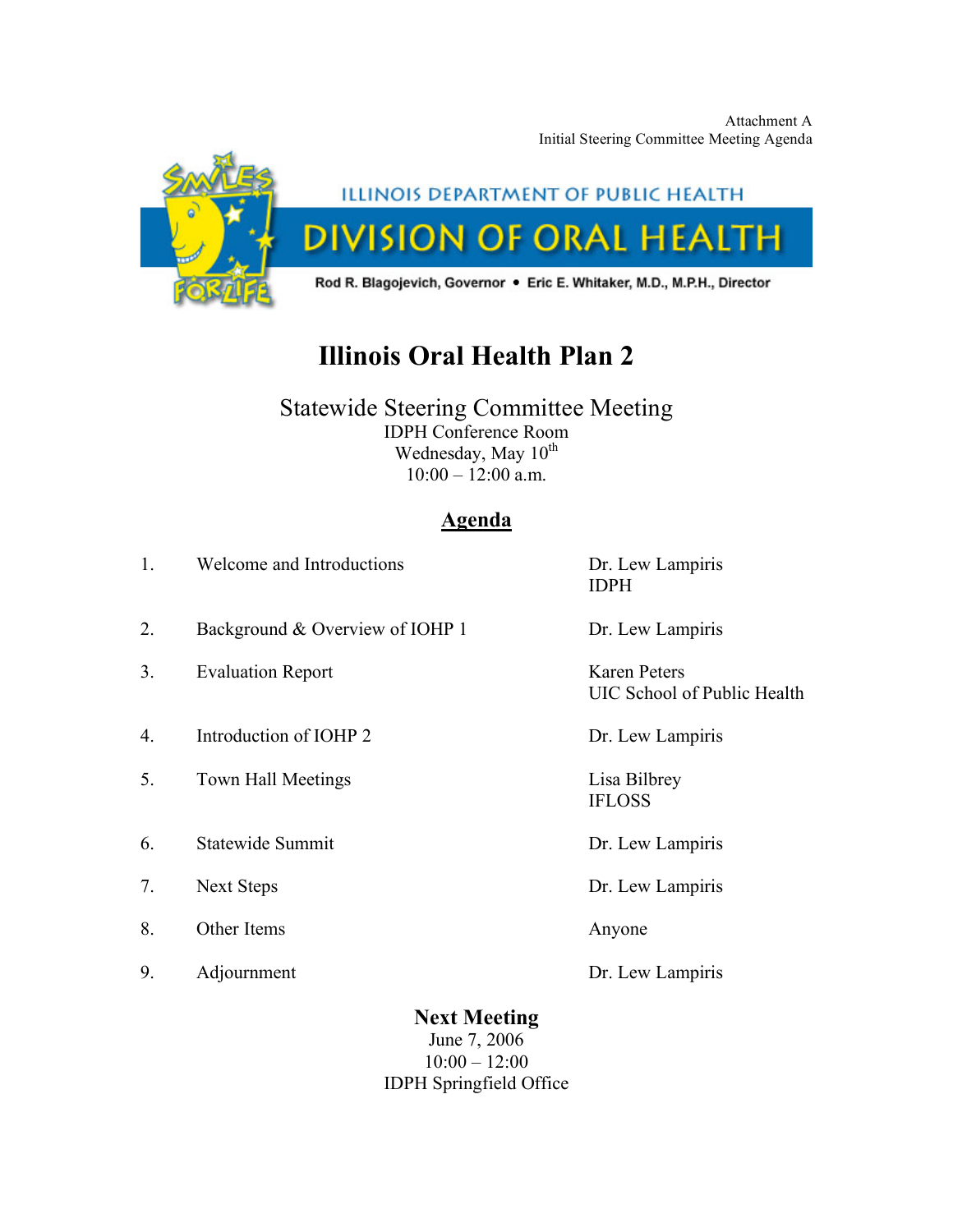Attachment B Evlauation Form

*Thank you for participating in today's meeting. We would like to request that you take a few minutes to complete this meeting evaluation form. Your feedback is very much appreciated! When finished, please leave this form with a staff member. Thank you for your assistance.*

1. In one word, describe this meeting \_\_\_\_\_\_\_\_\_\_\_\_\_\_\_\_\_\_\_\_\_\_\_\_\_\_\_\_\_\_\_\_\_\_\_\_\_\_\_\_\_\_\_

2. What is the **most** valuable piece of information you learned/gained from this meeting?

\_\_\_\_\_\_\_\_\_\_\_\_\_\_\_\_\_\_\_\_\_\_\_\_\_\_\_\_\_\_\_\_\_\_\_\_\_\_\_\_\_\_\_\_\_\_\_\_\_\_\_\_\_\_\_\_\_\_\_\_\_\_\_\_\_\_\_\_\_\_\_\_\_\_\_\_\_

3. What was the least valuable piece of information you learned/gained from this meeting? \_\_\_\_\_\_\_\_\_\_\_\_\_\_\_\_\_\_\_\_\_\_\_\_\_\_\_\_\_\_\_\_\_\_\_\_\_\_\_\_\_\_\_\_\_\_\_\_\_\_\_\_\_\_\_\_\_\_\_\_\_\_\_\_\_\_\_\_\_

4. The best thing about this meeting was: \_\_\_\_\_\_\_\_\_\_\_\_\_\_\_\_\_\_\_\_\_\_\_\_\_\_\_\_\_\_\_\_\_\_\_\_\_\_\_\_

5. If you were to change one thing about this meeting, it would be: \_\_\_\_\_\_\_\_\_\_\_\_

#### On a scale of 1 (low) to 5 (high), please evaluate the following:

| 6.  | Your knowledge of the historical<br>development of oral health strategic<br>planning in Illinois <b>before</b> this<br>meeting | 1  | $\mathcal{P}$ | 3 | 4              | 5. |
|-----|--------------------------------------------------------------------------------------------------------------------------------|----|---------------|---|----------------|----|
| 7.  | Your knowledge of the historical<br>development of oral health strategic<br>planning in Illinois <b>after</b> this<br>meeting  | 1. | $\mathcal{P}$ | 3 | 4              | 5. |
| 8.  | Understanding of current Oral Health<br>planning efforts <b>before</b> this meeting                                            | 1. | $\mathcal{P}$ | 3 | 4              | 5. |
| 9.  | Understanding of oral health<br>planning efforts <b>after</b> this meeting                                                     | 1  | $\mathcal{L}$ | 3 | 4              | 5. |
| 10. | Overall value of this steering<br>committee meeting                                                                            | 1  | $\mathcal{P}$ | 3 | $\overline{4}$ | 5. |
|     | Convenience of the meeting facilities                                                                                          |    | $\mathcal{P}$ | 3 | 4              | 5. |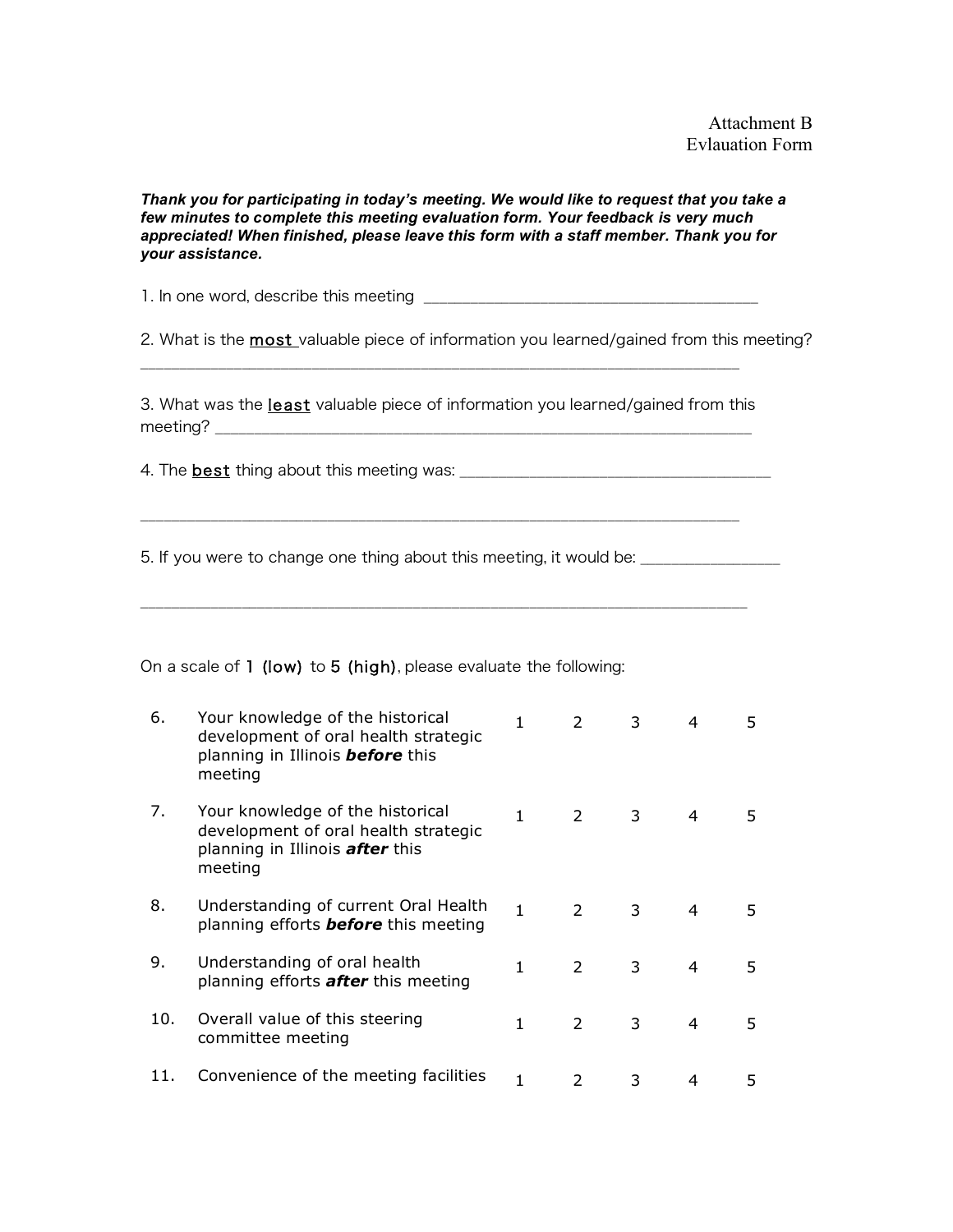12. Were there other topics you wish we would have discussed/presented?

13. In your opinion, are there areas/topics/entities that we are not adequately addressing/should consider looking into/partnering with etc?

14. Aside from your membership on the Steering Committee, are there other ways in which you would like to participate in the state Oral Health planning process?

15. Do you have suggestions for the best/most preferred methods for future development/planning with regard to the Oral Health Plan?

16. Any other suggestions/comments: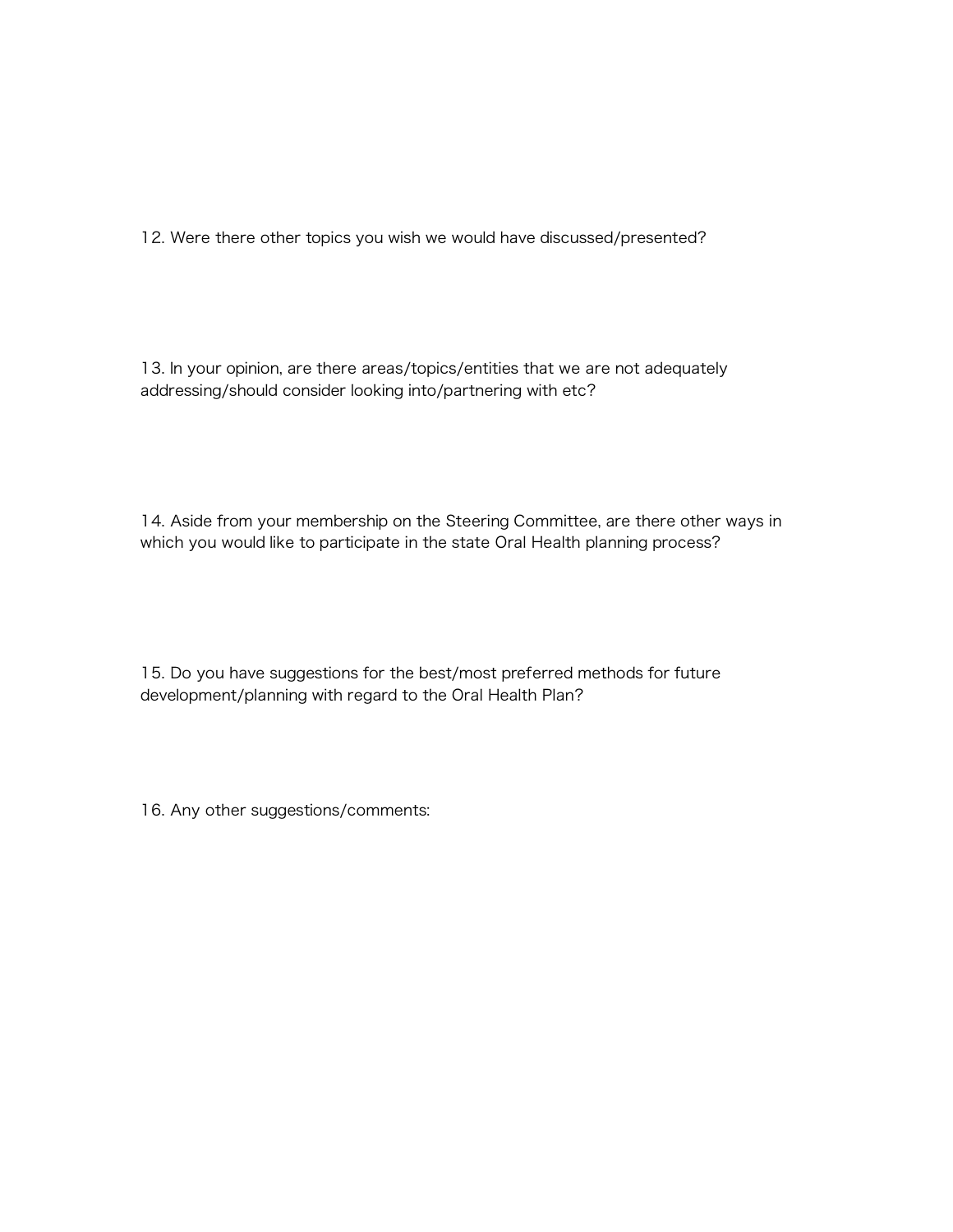## *You are Invited to Participate in the Illinois Oral Health Plan II 2006 Town Hall Meetings*

*Come be a part of the creation of Illinois' next 5-year Oral Health Care Plan. This is your chance to share your thoughts on how we can improve oral health care in your community. To see a copy of the current Oral Health Plan, contact Lisa Bilbrey at (217) 789-2182 x 132 or download a copy at www.ifloss.org. Be a part of this statewide effort to establish future policy and direction for state and local oral health leaders. See you there!*

| <b>Location</b>  | <b>Date</b> | <b>Time</b> |
|------------------|-------------|-------------|
| Galesburg        | 6/29/06     | $4-6$ pm    |
| Carbondale       | 7/13/06     | $10-12$ am  |
| Rockford         | 7/18/06     | $4-6$ pm    |
| Downer's Grove   | 7/20/06     | $9-11$ am   |
| Champaign/Urbana | 7/24/06     | $6-8$ pm    |
| Chicago          | 7/28/06     | $9-11$ am   |
| Maryville        | 8/3/06      | $2-4$ pm    |

## **Sponsored by:**

*Illinois Department of Public Health IFLOSS Coalition Illinois Rural Health Association*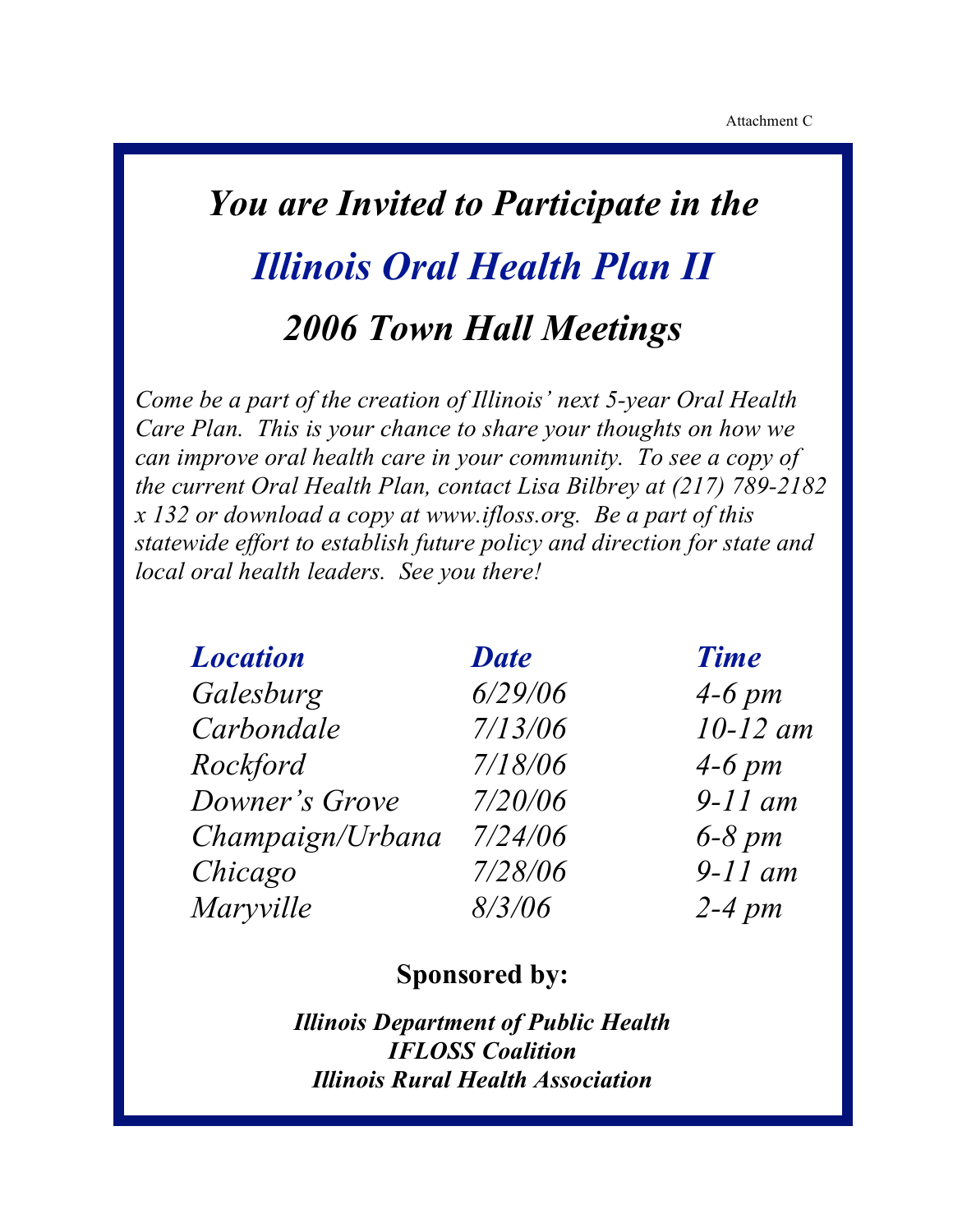# *Illinois Oral Health Plan II*

## *2006 Town Hall Meetings*

## *Meeting Locations*

| <b>Galesburg</b>      | <b>Knox County Health Department</b><br>1361 W. Fremont, Galesburg, IL                                      |
|-----------------------|-------------------------------------------------------------------------------------------------------------|
| <b>Carbondale</b>     | Dunn Richmond Center, rooms 151 & 152<br>150 E. Pleasant Hill Road, Carbondale, IL                          |
| <b>Rockford</b>       | <b>U</b> of I at Rockford Auditorium<br>1601 Parkview Avenue, Rockford, IL                                  |
| <b>Downer's Grove</b> | <b>Good Samaritan Wellness Center</b><br>3551 Highland Avenue, Downer's Grove, IL                           |
| Champaign             | <b>Terminal Building</b><br>45 E. University Avenue, Champaign, IL                                          |
| <i><b>Chicago</b></i> | <b>UIC College of Medicine Research</b><br>909 S. Wolcott, Room 1020, 1 <sup>st</sup> Floor,<br>Chicago, IL |
| <b>Maryville</b>      | <b>Anderson Hospital</b><br>6800 State Route 162, Maryville, IL                                             |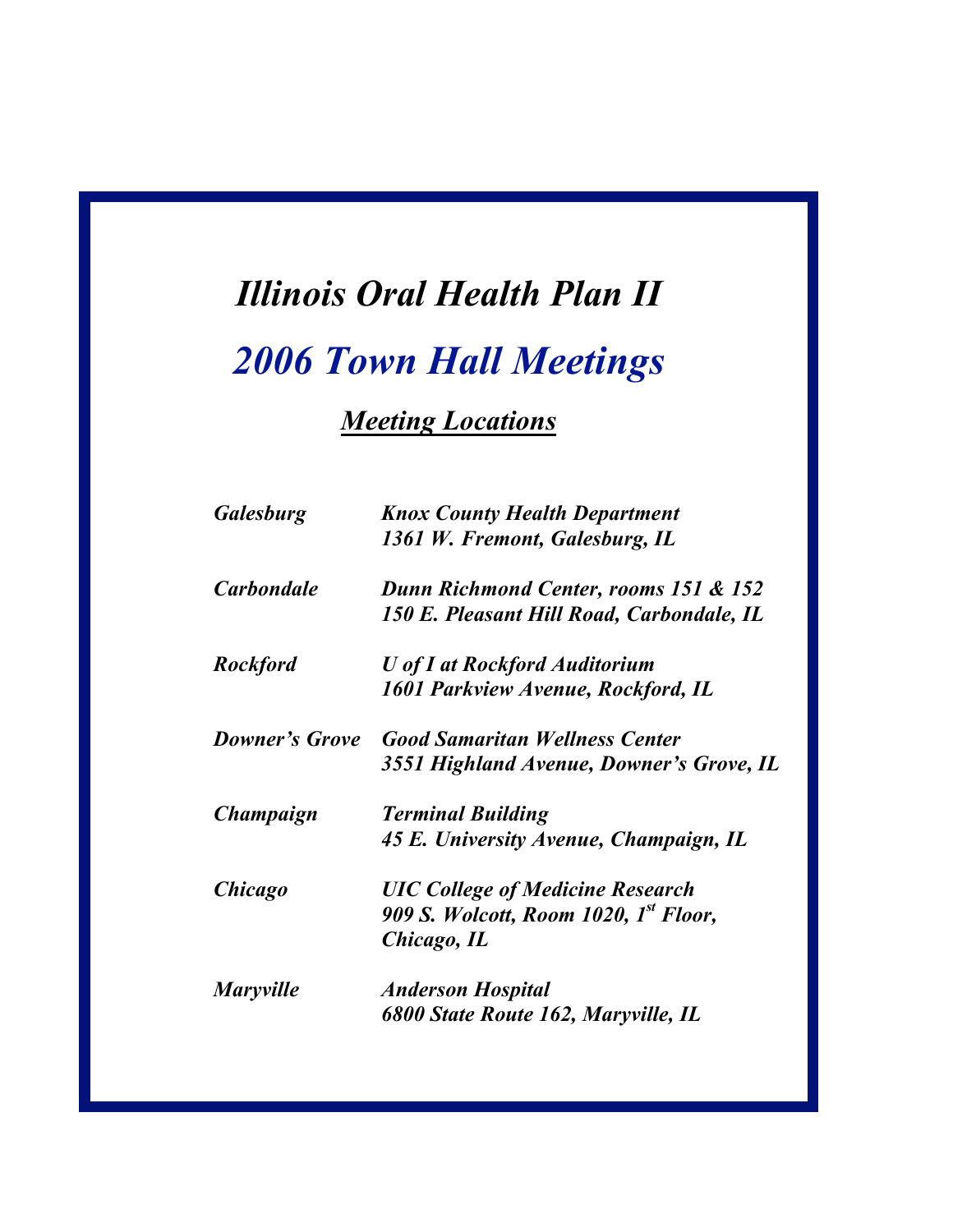## *Illinois Oral Health Plan II 2006 Town Hall Meetings*

*Registration Form*

*Name:*

*Title:*

*Organization:*

*Address:*

*Phone Number:*

*Fax Number:*

*E-mail Address:*

*Town Hall Meeting Location:*

*For more information on a town hall meeting nearest you, log onto www.ilruralhealth.org. Please e-mail this registration form to Nathela Chatara at nathela@assn-srvs.com or fax to Nathela at (217) 793-0041.*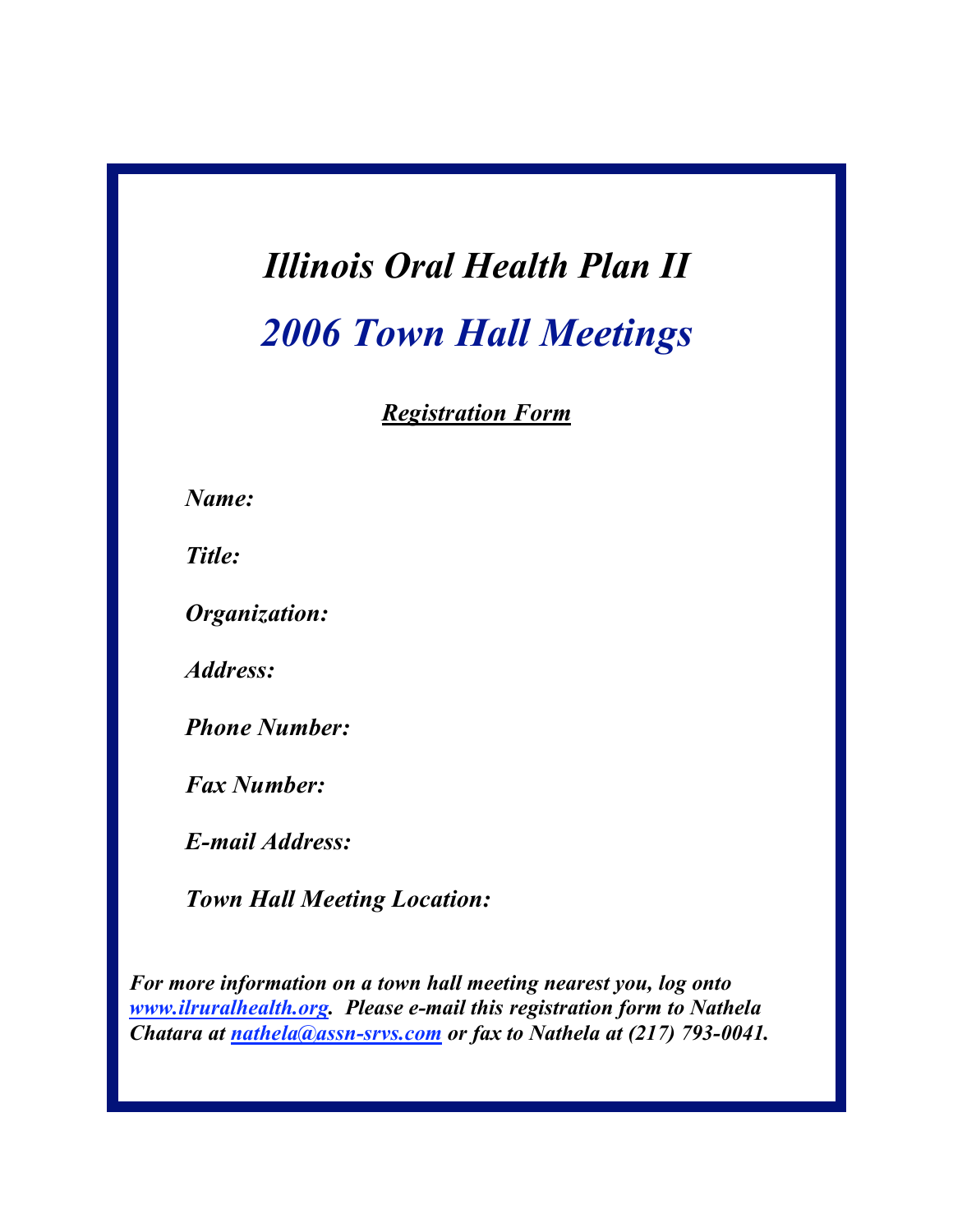Attachment D



## *Illinois Oral Health Plan II Town Hall Meeting Questions*

- **1. What specific problems are you having in accessing oral health services in your community? Define what you mean by access.**
- **2. Are vulnerable populations able to access services in your community (elderly, low-income, disabled, uninsured, rural residents, etc)?**
- **3. What innovative oral health projects have been developed in the last five years in your community?**
- **4. Do you have access to educational and public awareness materials for oral health services in your community?**
- **5. What suggestions do you have to improve oral health care in your community?**
- **6. Who are the oral health champions in your community? Why?**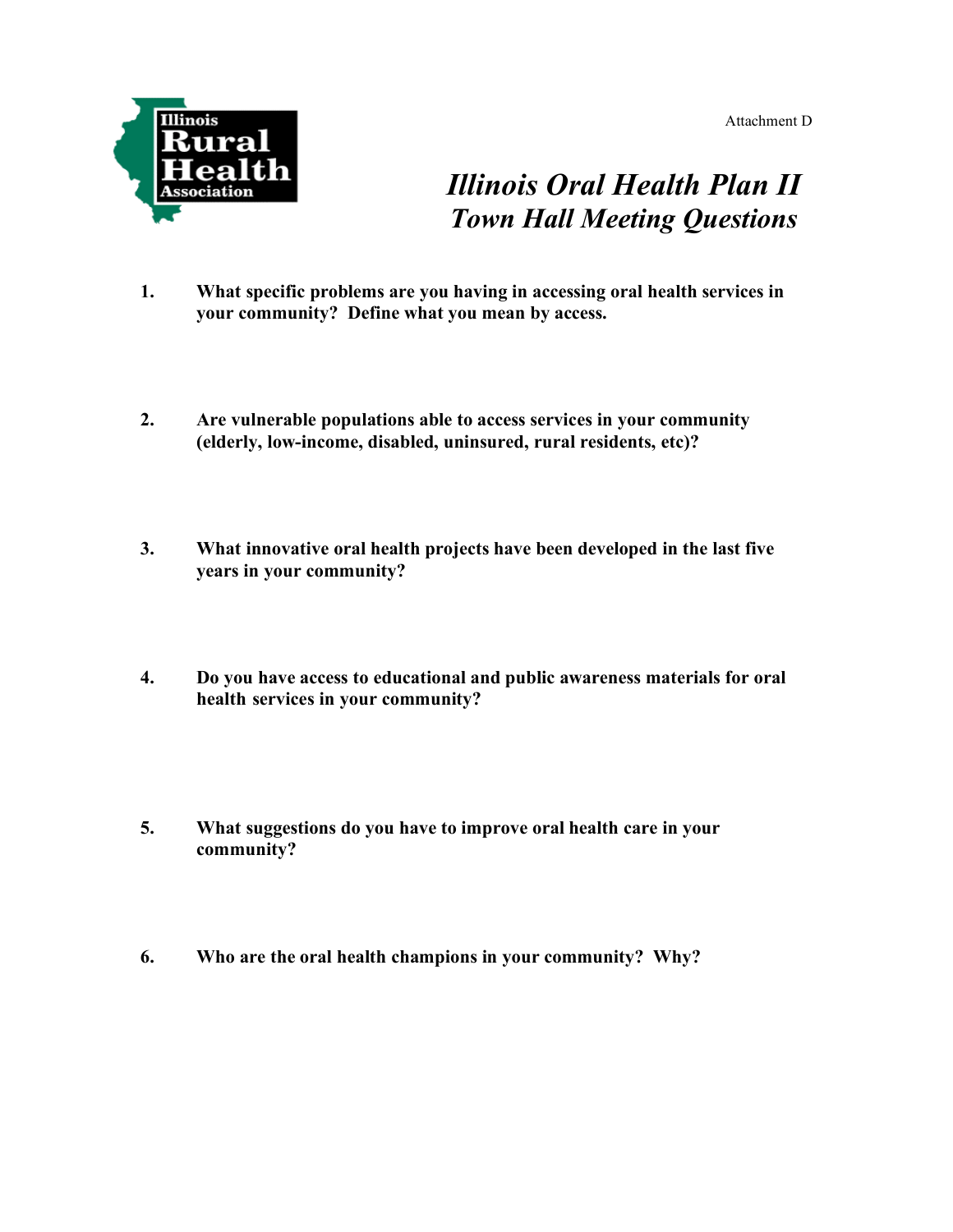Attachment E Town Hall Meeting Participants

## *Galesburg Town Hall Meeting*

Lauri Wiechmann, Carl Sandburg College Gail Ripka, Henry Co. Health Dept Kim Forrin, Carl Sandburg College Brad Bennewitz, WGIL Kathy Thacker, IDPH Ben Botkin, Register-Mail Melinda Whiteman, Henderson Co. Rural Health Karen Kistler, United Way Linda Wikoff, IL Farm Bureau Greg Chance, Knox Co. Health Dept Laura Fullerton, Knox Co. Health Dept Mike Perry, WGIL

## *Carbondale Town Hall Meeting*

Julie Patton, Egyptian Health Dept Marcy Wood, SIU DH Student Judy Zito, SIU Social Work Sherri Lukes, SIU DH Teri McSherry, SIU DH Charla Lautar, SIUC Bobbie Worthington, Southern 7 Head Start Sandie Beebe, SIUC Brooke Johnson, SIUC DH Student Jon Lam, IEPA Kim Spruell, FWBCHD Sandy Maurizio, SIUC DH Ronda DeMattei, SIUC DH Faith Miller, SIUC Toni Kay Wright, SIUC Head Start Joan M. Davis, SIUC Jennifer Miller, SIUC Nancy Mezzarelli, Shawnee Health Services Lisa Bilbrey, IFLOSS Coalition Judy Redick, IFLOSS Coalition

## *Rockford Town Hall Meeting*

Susan Krug Greg Ringler, Crusader Clinic Vince Madama, Rock Valley College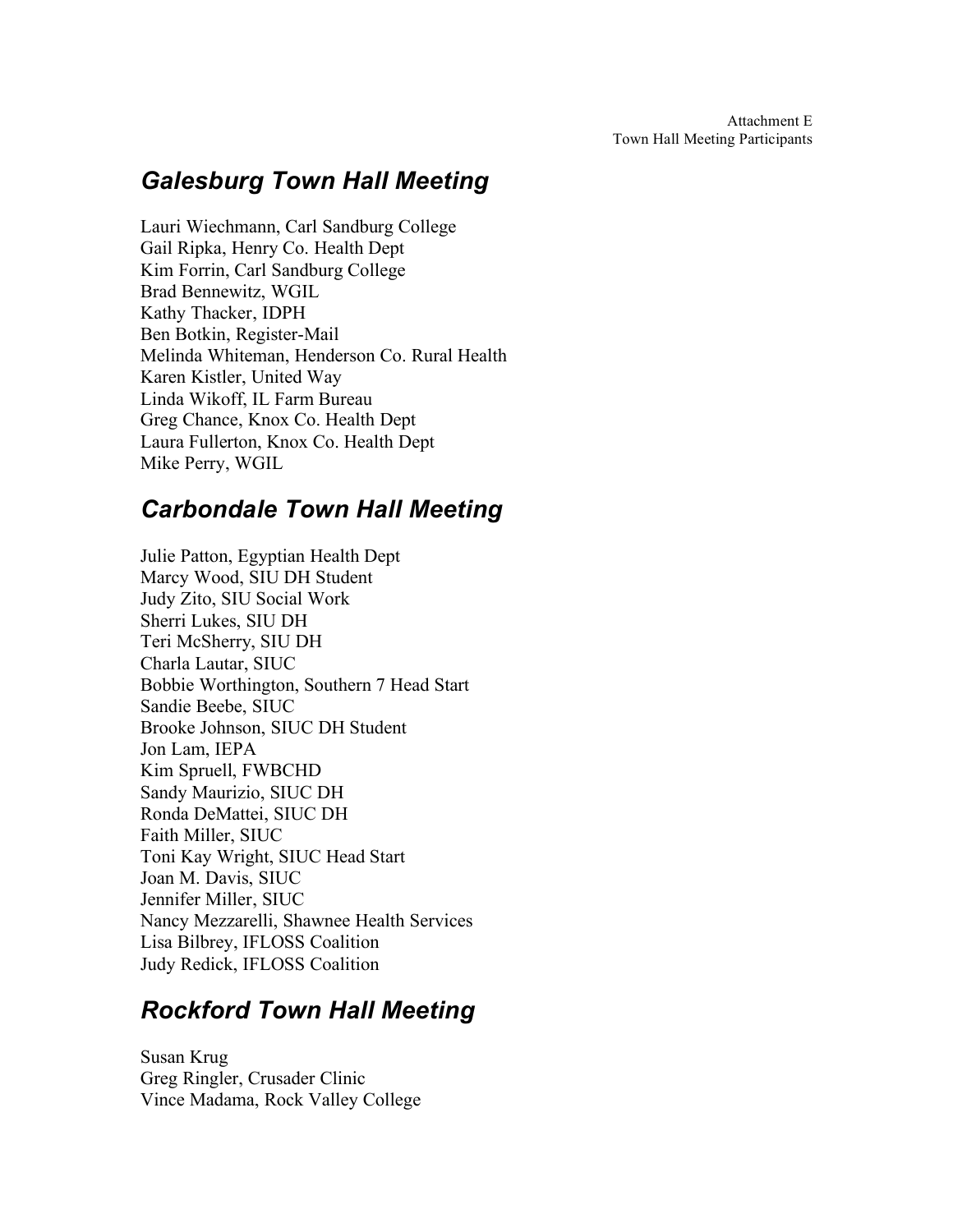Kathy Olson, Milestone Dental Rosemary Bloom, WCHD Marie A. Narickis, Rock Valley College Ray Empereur, Rockford Regional Health Council Juanita Varnes, WCHD Matt Hunsaker, UIC Rockford Yvette Walker, IDHA Anne Clancy, IDPH

## *Downer's Grove Town Hall Meeting*

Regine A Oair, U of I Beverly Parota, DCHD Mila Tsagalis, DCHD Amanda Ciatti, DuPage Community Clinic Susanna Roberts Davison, Kane Co. Health Dept Jennifer Coyer, DuPage PADS Beth Pitcher, Delta Dental Carleen Banks, YWCA, CCR&R, HD Elaine Schram, DCHD Beth Emke, DCHD Lino Goreia, DCHD Bill Christiansen, DCHD Dr. Ed Chavez, DuPage Community Clinic Sharon Crowder, DCHD Lynne Williams, Delta Dental Ellen Weissbrodt, Glen Ellyn Community Resource Center Mary Ellen Schaefer, DuPage County Senior Services Kimberly Benkert, WSDHS Anne Clancy, IDPH

## *Champaign-Urbana Town Hall Meeting*

Claudia Lennhoff, CCHCC Jerry Andrews, Macon Co.HD Larry Rogers, C-U Public Health District Pam Simmons, CUPHD Katie Coombes, CCHCC Allison Jones, CCHCC Chinwe Ntamere, U of I Ann Roppel, IDPH Ken Powell, Campaign for Better Health Care George Carlisle, CCHCC Lisa Bell, CIDES Dianna Wilson, Head Start Amanda Vlak, U of I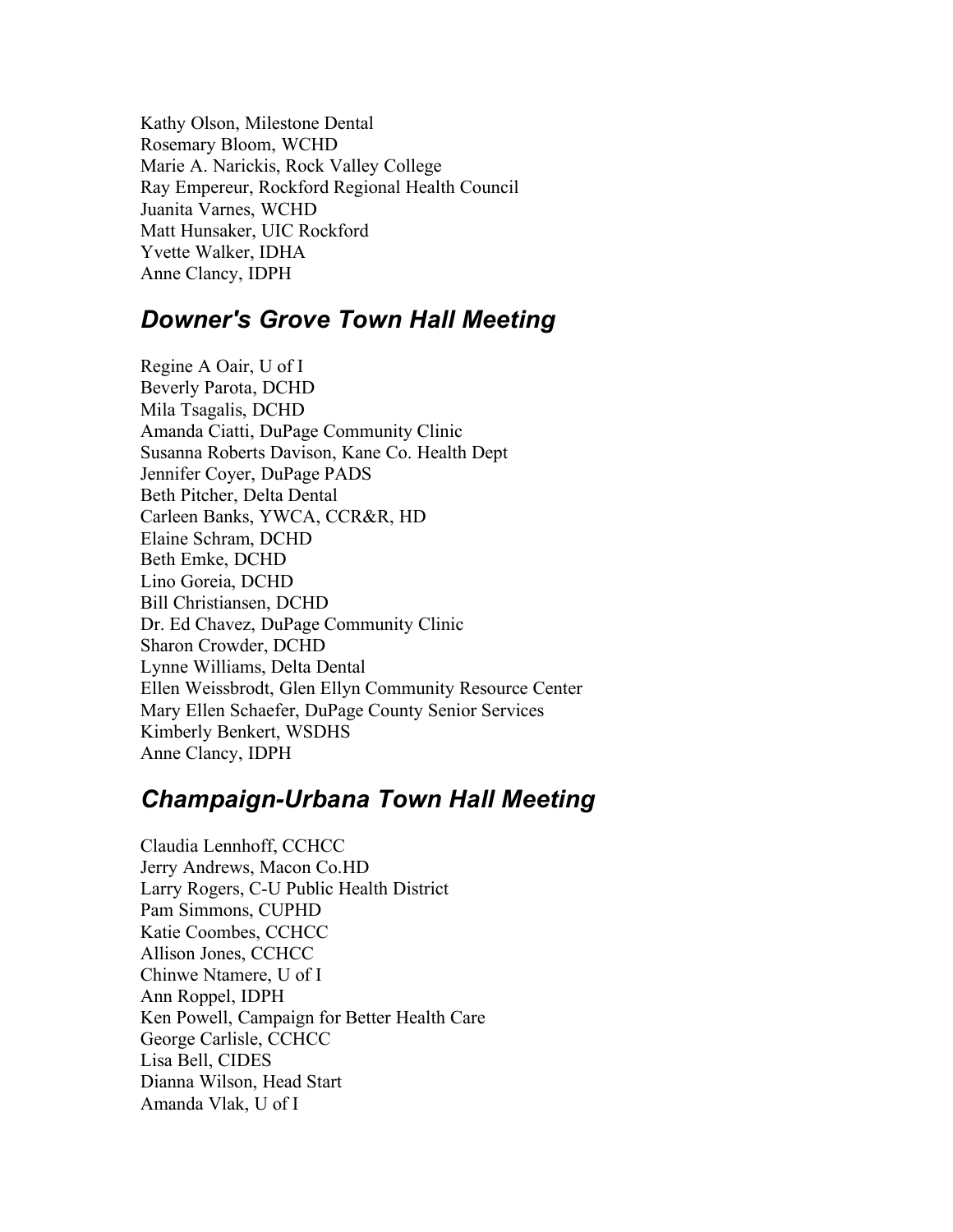Susan Farner, U of I Ziemoeit M., Fit WithZ Monika Dubiel Susan Maurer, Champaign County Board of Health Jan Thom, CIDES John Short Val Woodruff Rev. Robert West Marcia Zumbahlen, Private Infant Mental Health Specialist Paulette Coliner, CCHCC Nancy Mings, Carle Clinic - Peds Marilyn Cray, Dental Director Nezar Kassem, Illini District Dental Society T.M. Blunt, CUPHD Mary Emmons, Parkland College Olivia Brown, CCHCC Karen Bojda, CIDES

## *Chicago Town Hall Meeting*

Mary Pat Burgess, CDPH Dr. Gerald Ciebien, Chicago Dental Society, Access to Care Committee Danny Hannad, UIC-Cod Elizabeth Lippitt, Infant Welfare Clinic Edwin Mangram, Lawndale Christian Health Center William Baldysa, IHRP Dr. Susana Torres, Lawndale Christian Health Center Dr. Caswell Evans, College of Dentistry UIC Khetrya Noorula, College of Dentistry UIC Tasha Gentry, Firman Community Services Tyrone Humphrey, Firman Community Services Dr. Sharon Perlman, ISDS Tasha Gibson, Firman Community Services Tyrone Hudsen, Firman Community Services Dr. Lewis Lampiris, American Dental Association Ann Roppel, IDPH Tanya Ford, IPHCA Shelly Duncan, IPHCA Bob Egan, ILCHF Kena Norris, IPHCA David Wolle, Dental Dreams Susan Bauer, Community Health Partnerships of IL Dr. Linda Kaste, UIC COD David Itzkoff, SCDA Megan Fitzpatrick, ADHA Amy Day, Dental Dreams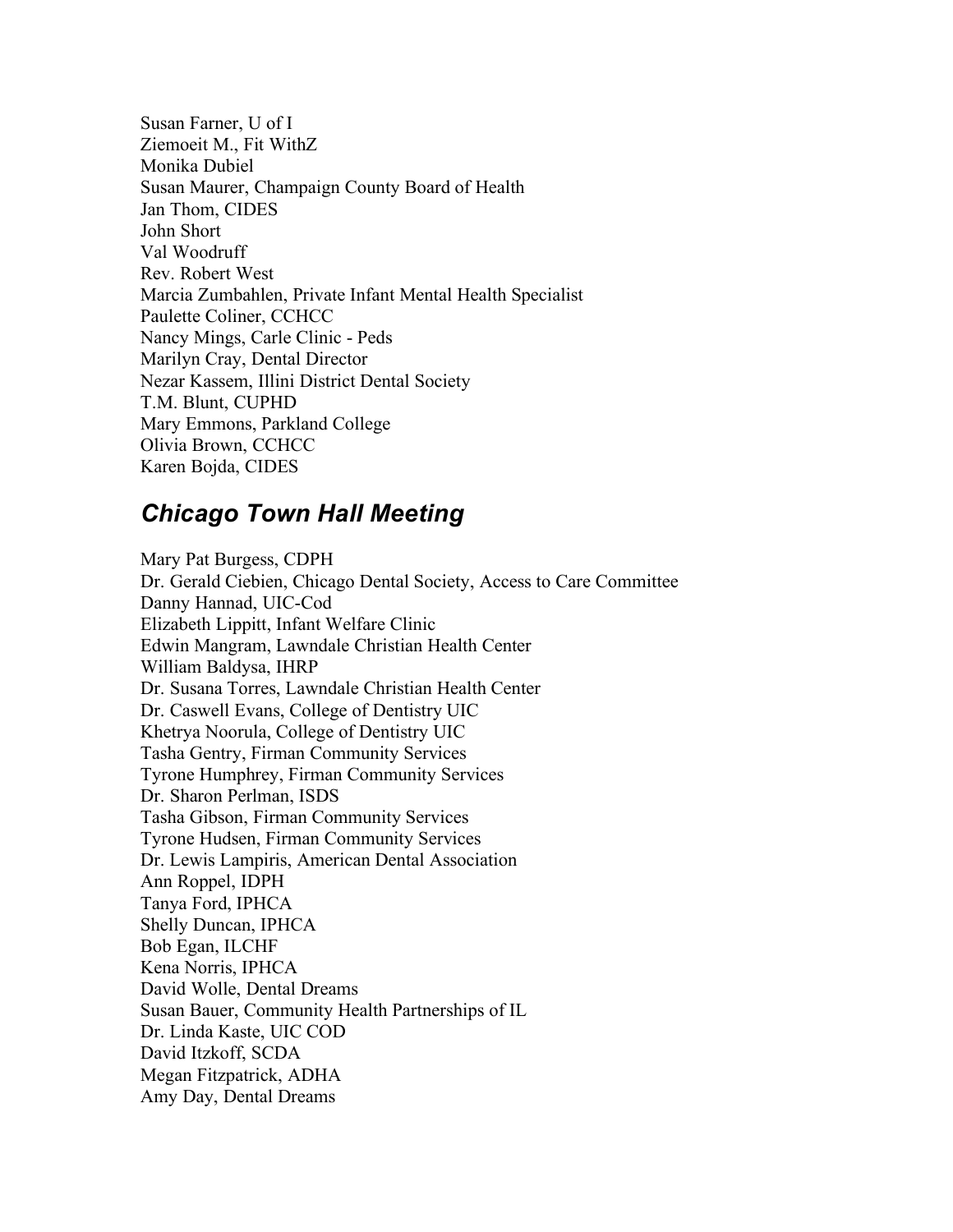Charles Holland, St. Bernard Hospital Catherine McNamara, Oak Park Health Department LaDawn Burnett, Office of Lt. Governor Amber Ryan, UIC COD Barbara Hernandez, Firman Community Services Christine Wu, UIC Dentistry

### *Maryville Town Hall Meeting*

Andrea Schroll, IDPH Lisa Bilbrey, IFLOSS Coalition Mary Christen, IDPH Lynne Rose, LCCC Beth Darling, Madison Co. HD Dean Harbison, IDPH-Tobacco Julie Clark, Ford-Iroquois Public Health Matthew Hoffman, Village of Maryville Patrick C. Presson, Village of Maryville Sheryl Byrnes, Riverbend Head Start/Early Head Start Hardy Ware, East Side Health District Dr. Poonam Jain, SIU School of Dental Medicine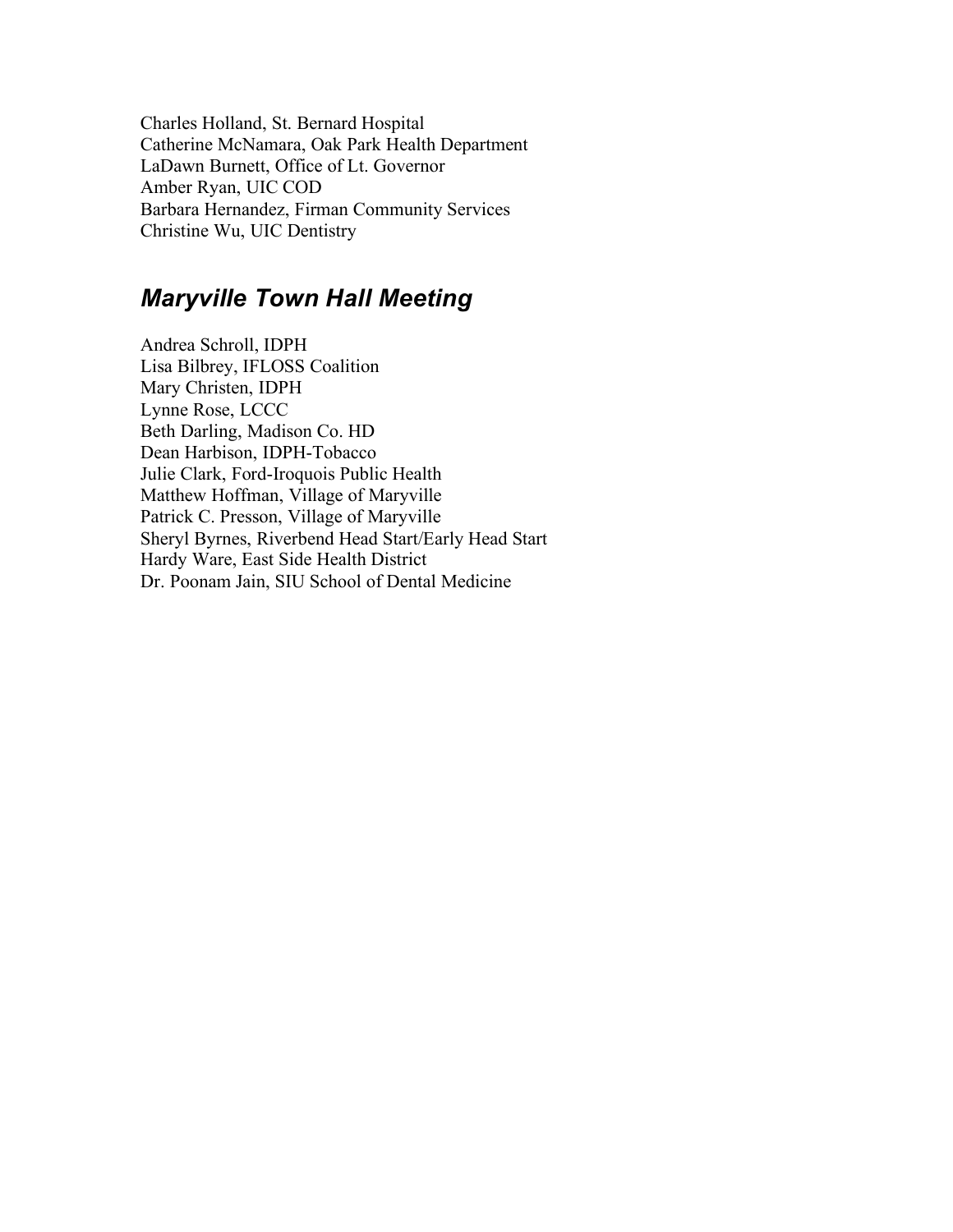#### **Name Organization**

Marc Gibbs **IDPH** Dr. Poonam Jain SIU School of Dentistry Dr. Ann Boyle SIU School of Dentistry Dr. Chauncey Cross ISDS Rebecca Jeppesen Hispanic Dental Society George M. O'Neill, Jr. Shawnee Health Service Dr. David R. Trost Miles of Smiles, Ltd Dr. Linda Kaste UIC College of Dentistry Jaime Appelwick Cass CHD Ellie Zoerink Macomb SD #185 Brenda Yarnell, Ph.D. UCP Land of Lincoln Teresa Smith Cass CHD Phillip V. Davis, Ph.D. SIU School of Medicine Nancy Eisenmenger Carle Foundation Hospital Julie Clark Ford Iroquois Public Health Ann L. Roppel **IDPH** Alice Foss Don Moss & Associates Janet Webb IDHS Elizabeth Patton East Side Health District Dr. Hershall Garrett East Side Health District Velma Payne East Side Health District Wanda M. Hansen IDHA Sangeeta Wadhawan IDPH Renee Wendt Macoupin CPHD Beth Darling Madison CHD Marcia Widolff Whiteside CHD Marilyn Green DHS Bobby Hall DCFS Tonya Sandstrom Sangamon C. Public Health Dr. Gerald Ciebien Chicago Dental Society Mary Christen **IDPH** Vanessa Lentz Smile IL Mobile Dentist Debra McElroy Kane CHD Kent Tarro Macoupin CPHD Dr. Jerry Marshall Tazewell CHD Leslie Frederick Division of Specialized Care Katie Zinn IDPH Gerri Clark UIC DSCC Honorable Renee Kosel State Representative

Melinda Whiteman **Henderson Co. Rural Health Center** Lynne Rose Lewis & Clark Community College Dr. David Itzkoff Special Care Dentistry/Shapiro Center Dr. Cynitha Barnes Boyd UIC Neighborhoods Initiative Dale Nickelson, D.D.S., M.S. UIC Dentistry, Elgin Well Child Clinic Susan Kerr IL Children's Healthcare Foundation